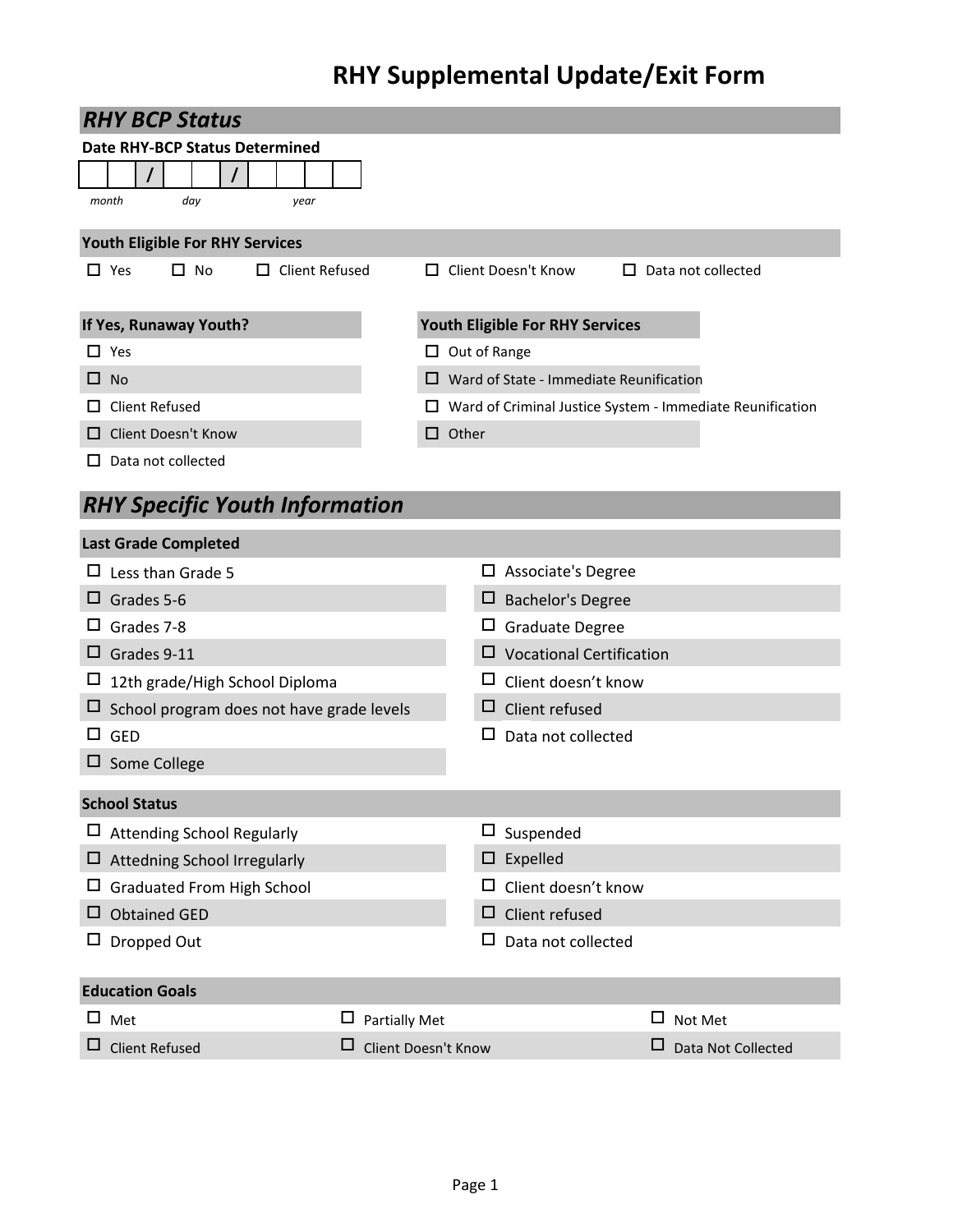| <b>Employment</b>                                          |                                |                            |                                            |                           |
|------------------------------------------------------------|--------------------------------|----------------------------|--------------------------------------------|---------------------------|
| <b>Employed</b>                                            |                                |                            | If Currently Employed, Select Tenure       |                           |
| $\Box$ Yes                                                 |                                |                            | $\Box$ Full-time                           | $\square$ Seasonal        |
| □ No                                                       |                                |                            | $\Box$ Part-time                           | Data Not Collected<br>ப   |
| Data not collected                                         |                                |                            |                                            |                           |
| If Employed Average Number of Hours Worked Per Week        |                                |                            | If No, Why Not Employed                    |                           |
|                                                            |                                |                            | $\Box$ Looking for Work                    | $\Box$ Unable to Work     |
|                                                            |                                |                            | $\Box$ Not Looking for Work                | $\Box$ Client Refused     |
|                                                            |                                | □                          | Client Doesn't Know                        | $\Box$ Data Not Collected |
| <b>Employment Goals</b>                                    |                                |                            |                                            |                           |
| ப<br>Met                                                   | $\Box$<br><b>Partially Met</b> |                            |                                            | □<br>Not Met              |
| □<br><b>Client Refused</b>                                 | □                              | <b>Client Doesn't Know</b> |                                            | Data Not Collected        |
|                                                            |                                |                            |                                            |                           |
| <b>General Health Status</b>                               |                                |                            | <b>Dental Health Status</b>                |                           |
| $\Box$ Excellent                                           |                                |                            | $\Box$ Excellent                           |                           |
| $\Box$ Very Good                                           |                                |                            | $\Box$ Very Good                           |                           |
| □<br>Good                                                  |                                |                            | $\Box$ Good                                |                           |
| Fair                                                       |                                |                            | $\Box$ Fair                                |                           |
| ப<br>Poor                                                  |                                |                            | $\Box$ Poor                                |                           |
| <b>Client Refused</b><br>ப                                 |                                | □                          | <b>Client Refused</b>                      |                           |
| Client Doesn't Know<br>ப                                   |                                | ப                          | Client Doesn't Know                        |                           |
| Data Not Collected                                         |                                | □                          | Data Not Collected                         |                           |
| <b>Mental Health Status</b>                                |                                |                            | <b>Substance Use Status</b>                |                           |
| Excellent                                                  |                                |                            | $\Box$ Severe Use/Dependence               |                           |
| □ Very Good                                                |                                |                            | $\Box$ Dependence                          |                           |
| $\Box$ Good                                                |                                |                            | $\Box$ Persistent Use Within Last 6 Months |                           |
| ப<br>Fair                                                  |                                | $\Box$                     | Single Use Within Last 6 Months            |                           |
| ப<br>Poor                                                  |                                |                            | $\Box$ No Use Within Last 6 Months         |                           |
| <b>Client Refused</b><br>ப                                 |                                | □                          | <b>Client Refused</b>                      |                           |
| Client Doesn't Know<br>ப                                   |                                | ш                          | Client Doesn't Know                        |                           |
| Data Not Collected                                         |                                | ⊔                          | Data Not Collected                         |                           |
| $\square$ No<br>$\Box$ Yes<br>Pregnant                     | Due Date:                      |                            |                                            |                           |
| Commorcial Covual Evaloitation/Cov Trafficking (Evit Only) |                                |                            |                                            |                           |

## *Commercial Sexual Exploitation/Sex Trafficking (Exit Only)*

**Ever received anything in exchange for sex (e.g. money, food, drugs, shelter)?**

 $\Box$  Yes -> In the Last 3 Months?\_\_\_\_\_\_\_\_\_\_\_\_\_  $\Box$  Client Refused No Client Doesn't Know

| If Yes, How Many Times? |  |
|-------------------------|--|
|                         |  |